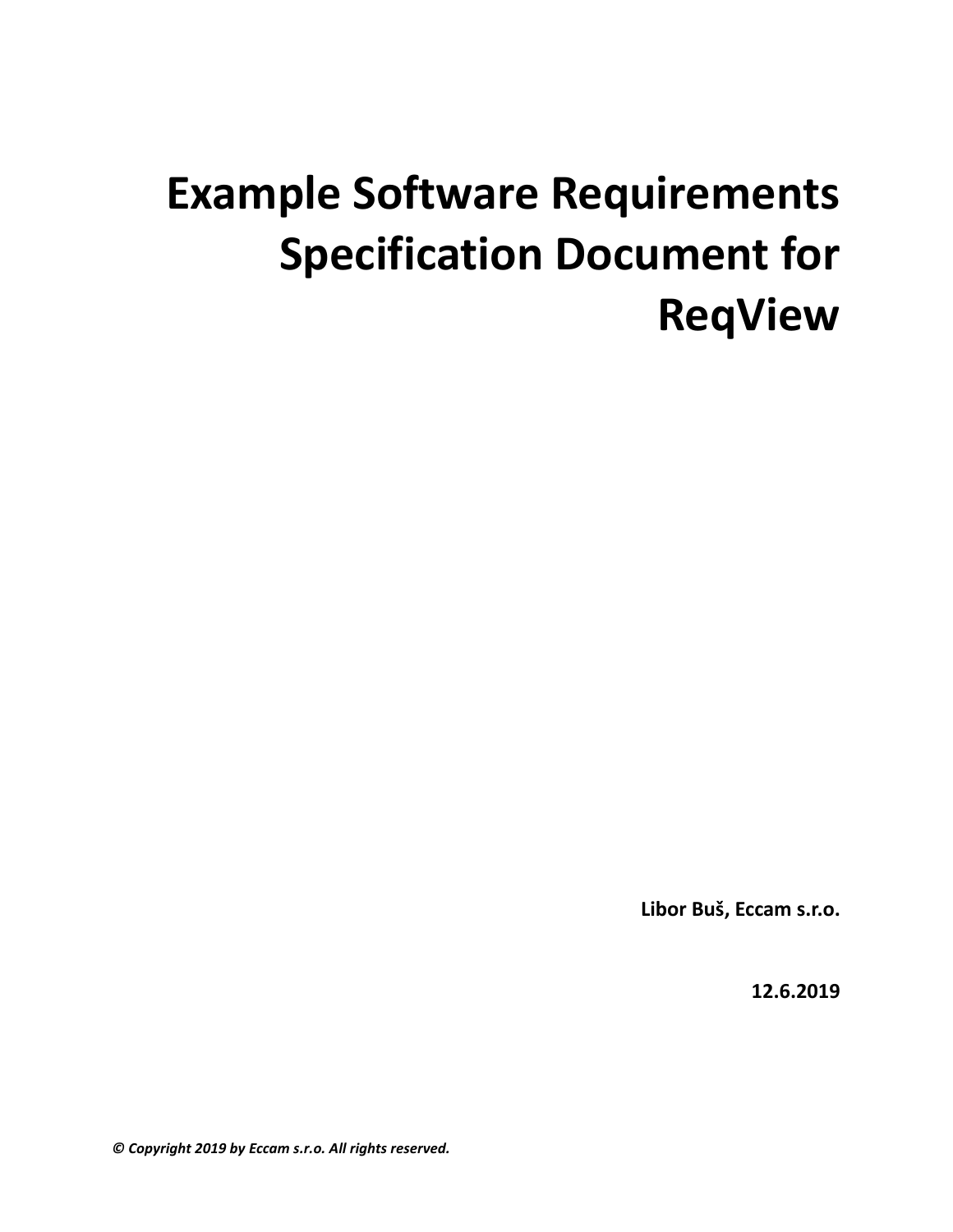## **Table of Contents**

|    | 1. Introduction |  |  |  |  |  |  |
|----|-----------------|--|--|--|--|--|--|
|    | 1.1             |  |  |  |  |  |  |
|    | 1.2             |  |  |  |  |  |  |
|    | 1.3             |  |  |  |  |  |  |
|    | 1.4             |  |  |  |  |  |  |
|    | 1.5             |  |  |  |  |  |  |
|    |                 |  |  |  |  |  |  |
|    | 1.7             |  |  |  |  |  |  |
|    | 1.8             |  |  |  |  |  |  |
|    | 1.9             |  |  |  |  |  |  |
|    |                 |  |  |  |  |  |  |
|    | 2.1             |  |  |  |  |  |  |
|    | 2.2             |  |  |  |  |  |  |
|    | 2.3             |  |  |  |  |  |  |
|    | 2.4             |  |  |  |  |  |  |
|    | 2.5             |  |  |  |  |  |  |
|    | 2.6             |  |  |  |  |  |  |
|    | 2.7             |  |  |  |  |  |  |
|    | 2.8             |  |  |  |  |  |  |
| 3. |                 |  |  |  |  |  |  |
| 4. |                 |  |  |  |  |  |  |
|    |                 |  |  |  |  |  |  |
|    |                 |  |  |  |  |  |  |

## **Revision History**

| <b>Name</b> | Date             | <b>Reason For Changes</b>                                                       | <b>Version</b> |
|-------------|------------------|---------------------------------------------------------------------------------|----------------|
| Libor Buš   | June 10,<br>2016 | <b>Export of Demo Software Requirements</b><br>Specification from RegView 2.1.0 |                |
| Libor Buš   | June 12,<br>2019 | <b>Export of Demo Software Requirements</b><br>Specification from RegView 2.6.2 |                |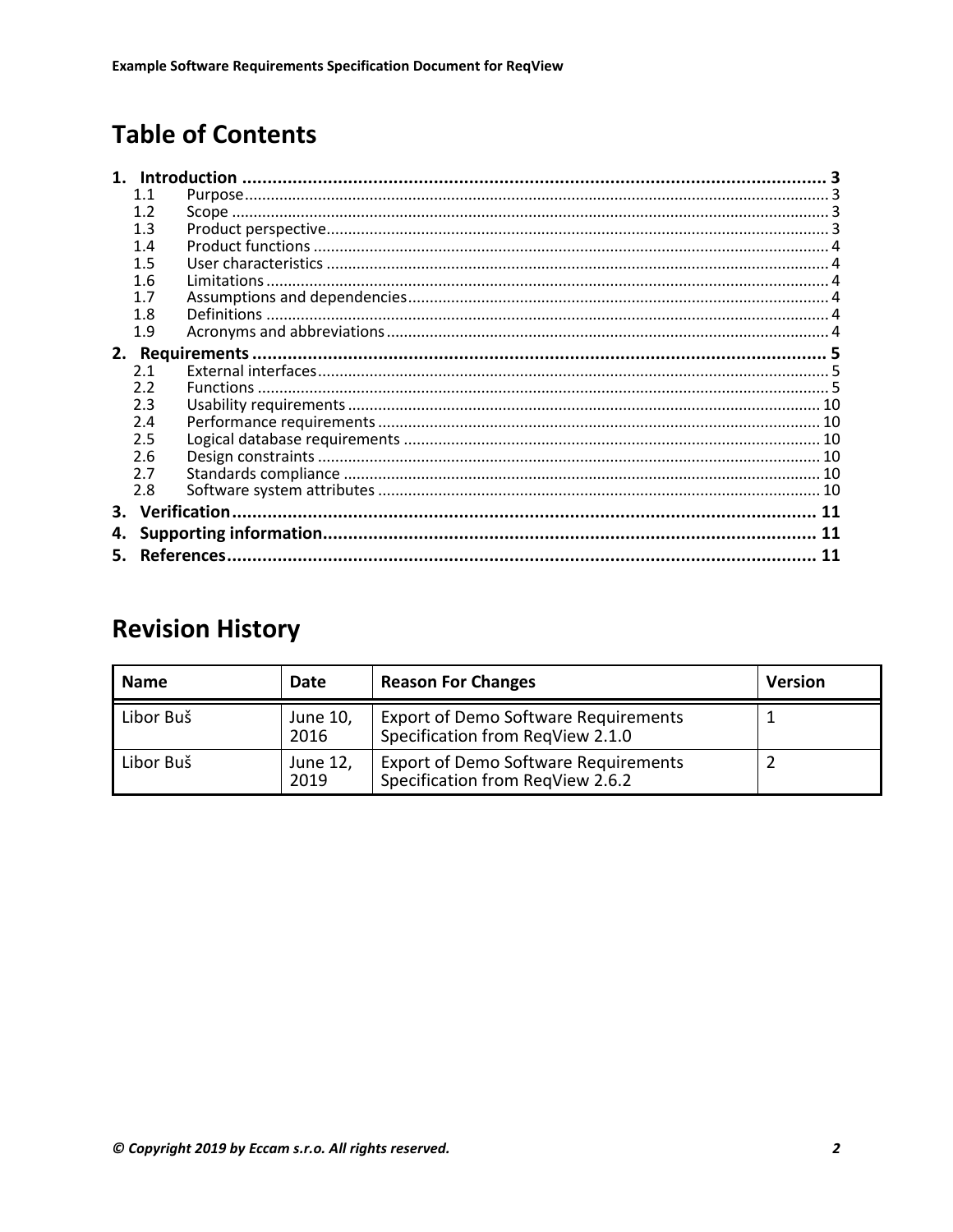## **1. Introduction**

#### **1.1 Purpose**

This document specifies a simplified subset of [ReqView](https://www.reqview.com/) version 1.0 functionality allowing users to capture requirements in a single structured requirement specification document.

**Note:** This is an example document, which is not complete.

The main purpose of this document is to provide new [ReqView](https://www.reqview.com/) users a working example of a *Software Requirements Specification* (SRS) based on ISO/IEC/IEEE 29148:2018 Standard.

#### **1.2 Scope**

The application allows users to:

- Capture structured requirements specifications describing textual requirements
- Assign requirements custom attributes
- Link related requirements
- Comment requirements
- Filter and search requirements
- Import requirements from MS Word or Excel
- Export documents to HTML or CSV
- Print documents

The application stores documents as human readable files with open file format.

The application runs offline without connection to any server.

#### **1.3 Product perspective**

#### **1.3.1 System interfaces**

The application runs in the latest version of Chrome or Firefox browser on Windows, Linux and Mac.

#### **1.3.2 User interfaces**

The application GUI provides menus, toolbars, buttons, panes, containers, grids allowing for easy control by a keyboard and a mouse.

#### **1.3.3 Hardware interfaces**

#### **1.3.4 Software interfaces**

The application allows import a structured MS Word document via HTML data format.

The application allows populating a MS Word document with project data via HTML data format.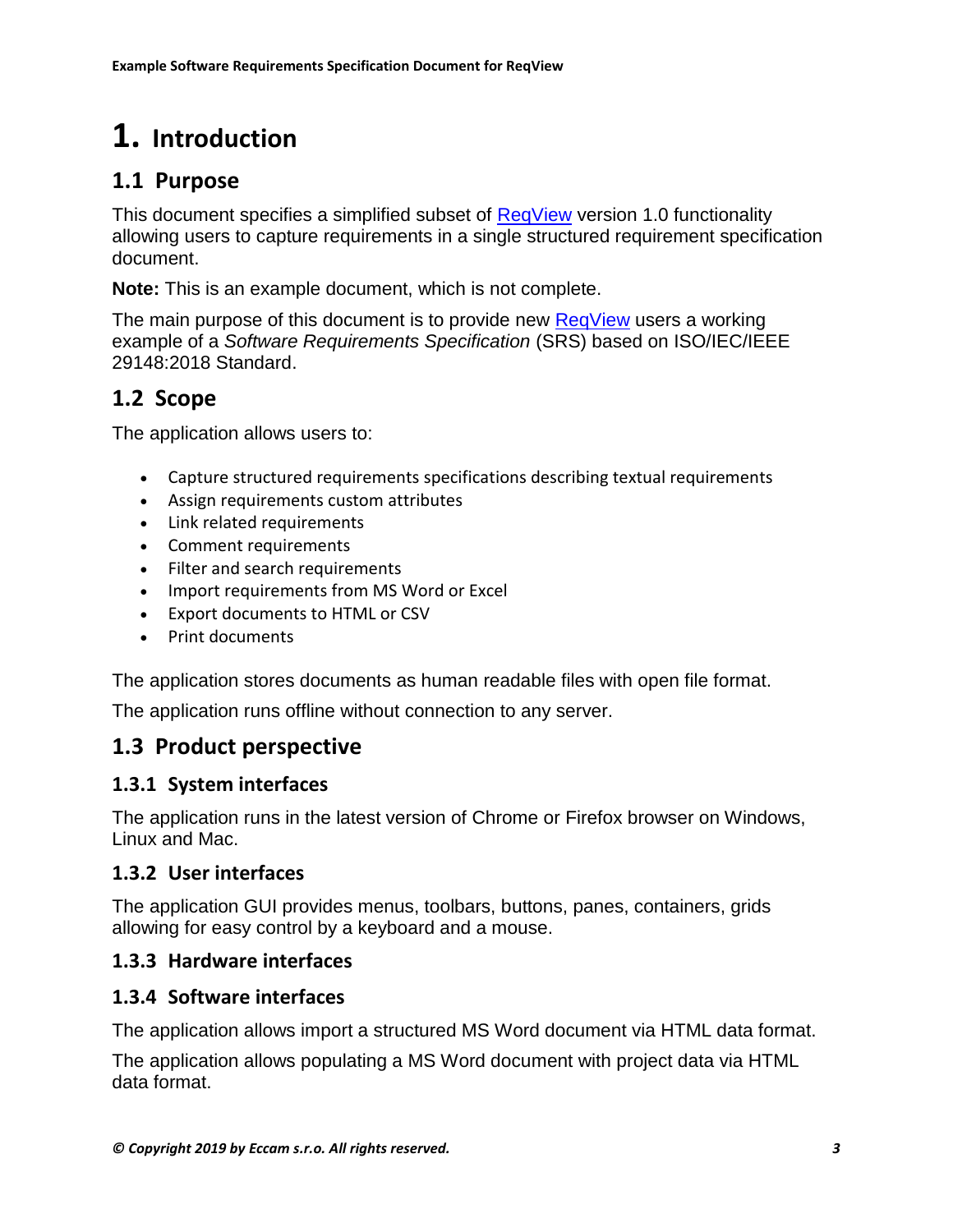The application allows import / export a list of requirements from / to MS Excel sheet via CSV data format.

The application stores project data in JSON format to enable easy integration with 3rd party applications.

#### **1.3.5 Communications interfaces**

- **1.3.6 Memory constraints**
- **1.3.7 Operations**
- **1.3.8 Site adaptation requirements**
- **1.3.9 Interfaces with services**

#### **1.4 Product functions**

Product functions are summarized in Section *2. User Stories of NEEDS* document.

#### **1.5 User characteristics**

#### **1.6 Limitations**

#### **1.7 Assumptions and dependencies**

#### **1.8 Definitions**

**Custom Attribute:** Additional requirement property capturing additional requirements properties such as requirements source, status, priority, verification method, fit criterion, ...,

**Document:** A structured requirements specification capturing textual requirements for a given product or service.

**Link:** A directed association between related requirements allowing to analyze requirements coverage, gaps and impact of changes.

**Link Type**: Property of traceability links allowing to analyze links with different semantic independently, e.g., satisfaction and verification links.

#### **1.9 Acronyms and abbreviations**

**CSV:** Comma Separated Values

**DNF:** Disjunctive Normal Form

**ID:** Identifier

**GUI:** Graphical User Interface

**HTML:** Hypertext Markup Language

**SRS:** Software Requirements Specification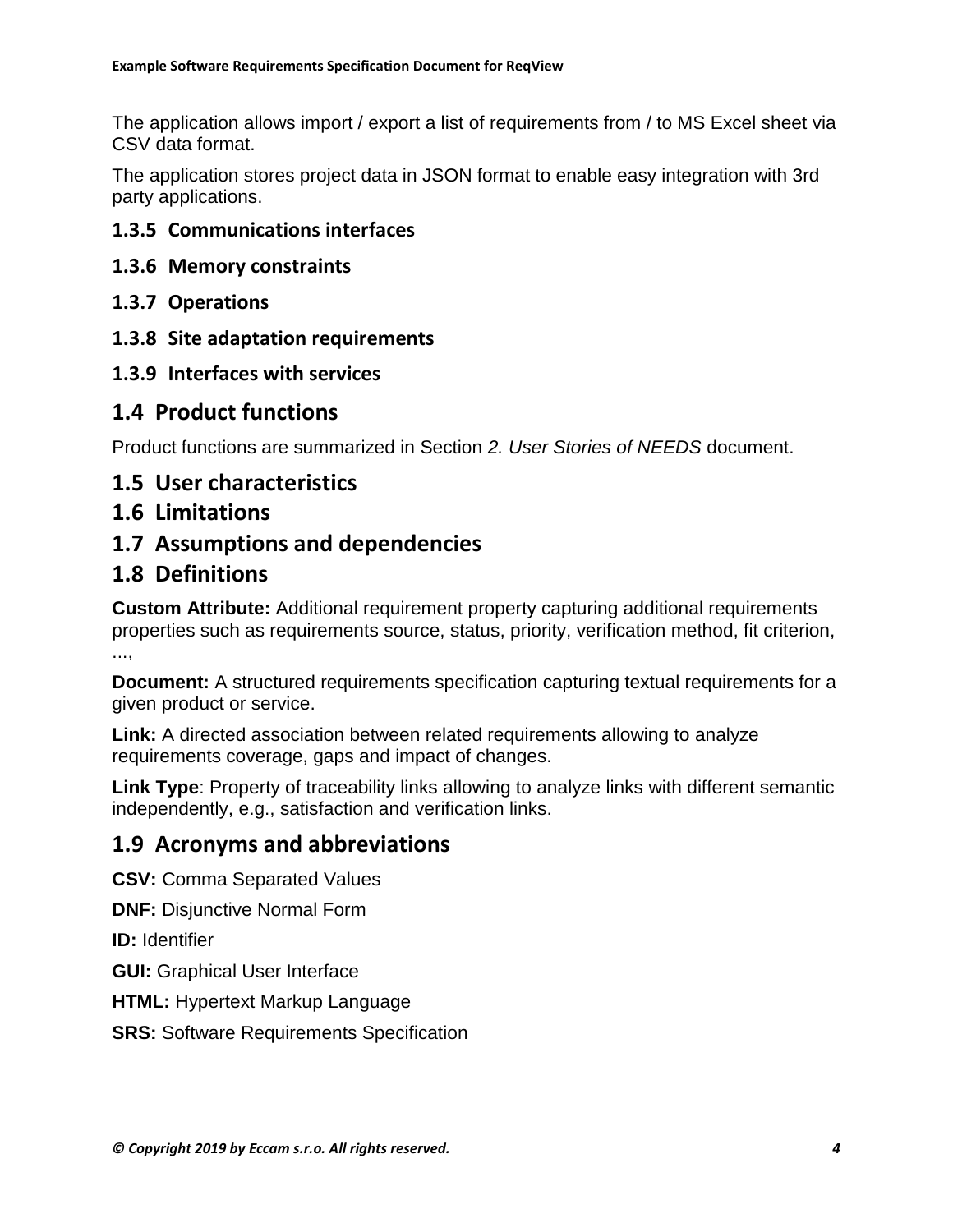## **2. Requirements**

#### **2.1 External interfaces**

#### **2.2 Functions**

#### **2.2.1 File Operations**

#### **2.2.1.1 Create Document**

**[DEMO-SRS-53]** The application shall allow users to create a new empty document.

**[DEMO-SRS-54]** If the current document contains unsaved changes then the application shall allow users to save the changes before closing the document.

#### **2.2.1.2 Open File**

**[DEMO-SRS-56]** The application shall allow users to open a document from a chosen file.

#### **2.2.1.3 Save Local File**

**[DEMO-SRS-59]** The application shall allow users to save the opened document into a file.

#### **2.2.1.4 Document Template**

**[DEMO-SRS-61]** The application shall allow users to create a document template file from the opened document.

**[DEMO-SRS-62]** Document templates shall store structure of document sections and definition and values of requirement attributes.

**[DEMO-SRS-63]** The application shall allow users to create a new document from a chosen document template file preserving the structure of document sections and the definition and values of requirement attributes.

#### **2.2.1.5 Import**

**[DEMO-SRS-72]** The application shall allow users to import a MS Word document preserving structure of document sections and paragraphs, rich text description of requirements and images.

**[DEMO-SRS-73]** The application shall allow users to import a MS Excel table of requirements preserving section headings, levels, unformatted text description of requirements and values of custom attributes.

#### **2.2.1.6 Export**

**[DEMO-SRS-76]** The application shall allow users to export the displayed document view to HTML.

**[DEMO-SRS-77]** The application shall allow users to export requirements to CSV.

#### **2.2.2 Document View**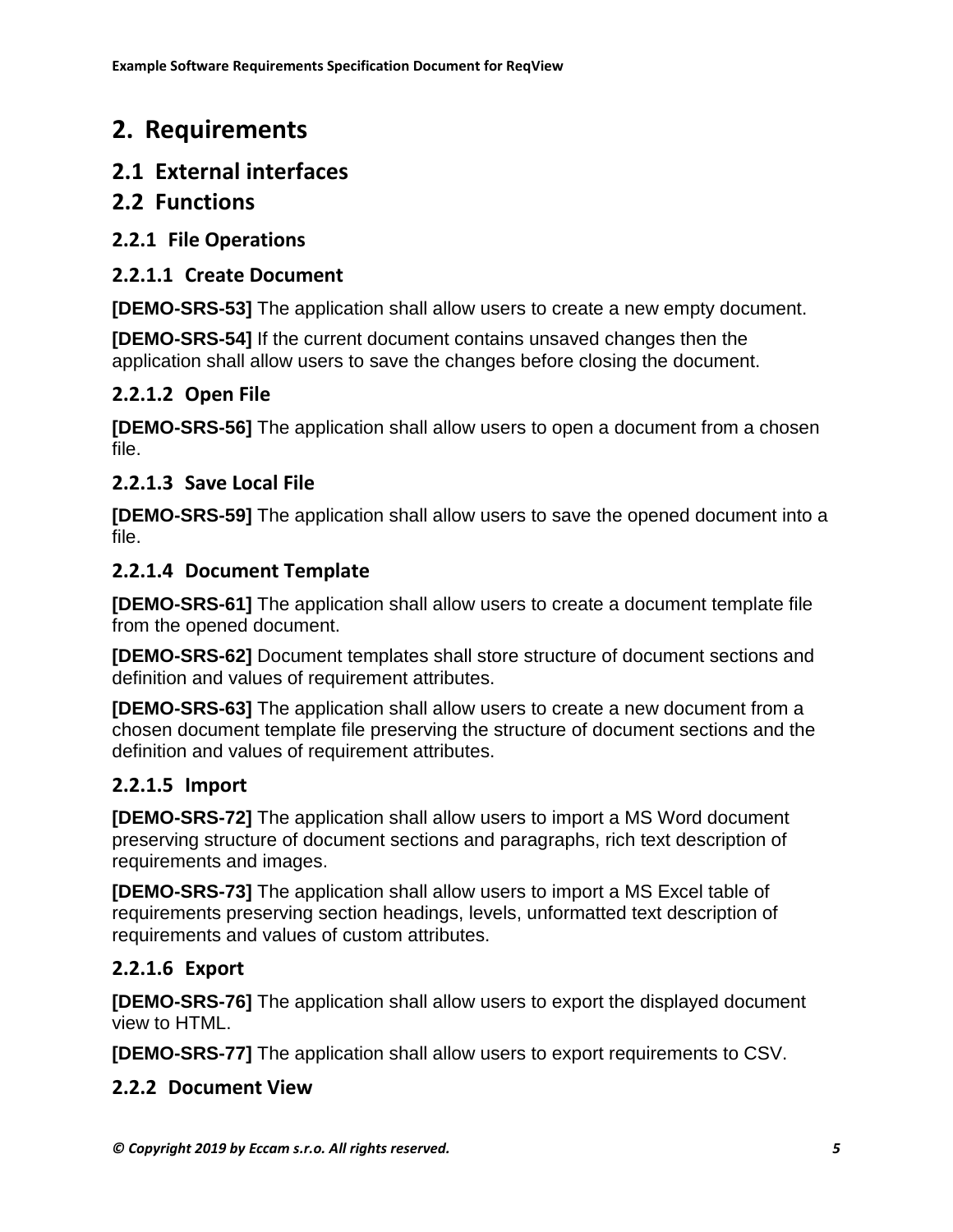#### **2.2.2.1 Table of Contents**

**[DEMO-SRS-80]** The application shall display the table of contents containing section headings organized according to their document tree hierarchy.

**[DEMO-SRS-81]** When user clicks on a document section in the table of contents then the application shall focus the section in the requirements table.

#### **2.2.2.2 Requirements Table**

**[DEMO-SRS-83]** The application shall display the document in a requirements table containing the following columns: *ID*, *Description*, *Discussion*, *Links* and a column for each custom requirement attribute.

**[DEMO-SRS-84]** The *ID* column of the requirements table shall display unique requirement identifiers.

**[DEMO-SRS-85]** The *Description* column of the requirements table shall display the section numbers, headings, requirement text descriptions and attachments.

**[DEMO-SRS-86]** The *Discussion* column of the requirements table shall display requirement comments with information about comment author, date and text ordered by date and time.

**[DEMO-SRS-87]** The *Links* column of the requirements table shall display requirement traceability links grouped by link types.

**[DEMO-SRS-88]** The application shall allow users to change width of each requirements table column.

**[DEMO-SRS-190]** The application shall allow users to reorder requirements table columns.

**[DEMO-SRS-89]** The application shall allow users to show and hide requirements table columns except the *ID* column.

**[DEMO-SRS-90]** The application shall allow users to sort all requirements table columns except the *Discussion* and *Links* columns by ascending or descending order.

#### **2.2.2.3 Detailed Information**

**[DEMO-SRS-92]** The application shall allow users to show and hide a pane displaying detailed information about custom attributes, discussion, traceability links or history of changes of the selected requirement.

**[DEMO-SRS-93]** While the custom attributes pane is shown, the application shall display values of all assigned custom attributes for the selected requirement.

**[DEMO-SRS-94]** While the discussion pane is shown, the application shall display all comments for the selected requirement ordered by date and time.

**[DEMO-SRS-96]** While the discussion pane is shown, the application shall allow users to expand or collapse a selected comment or all displayed comments.

**[DEMO-SRS-97]** While a displayed discussion comment is expanded, then the application shall display the date, time, author and description of the comment.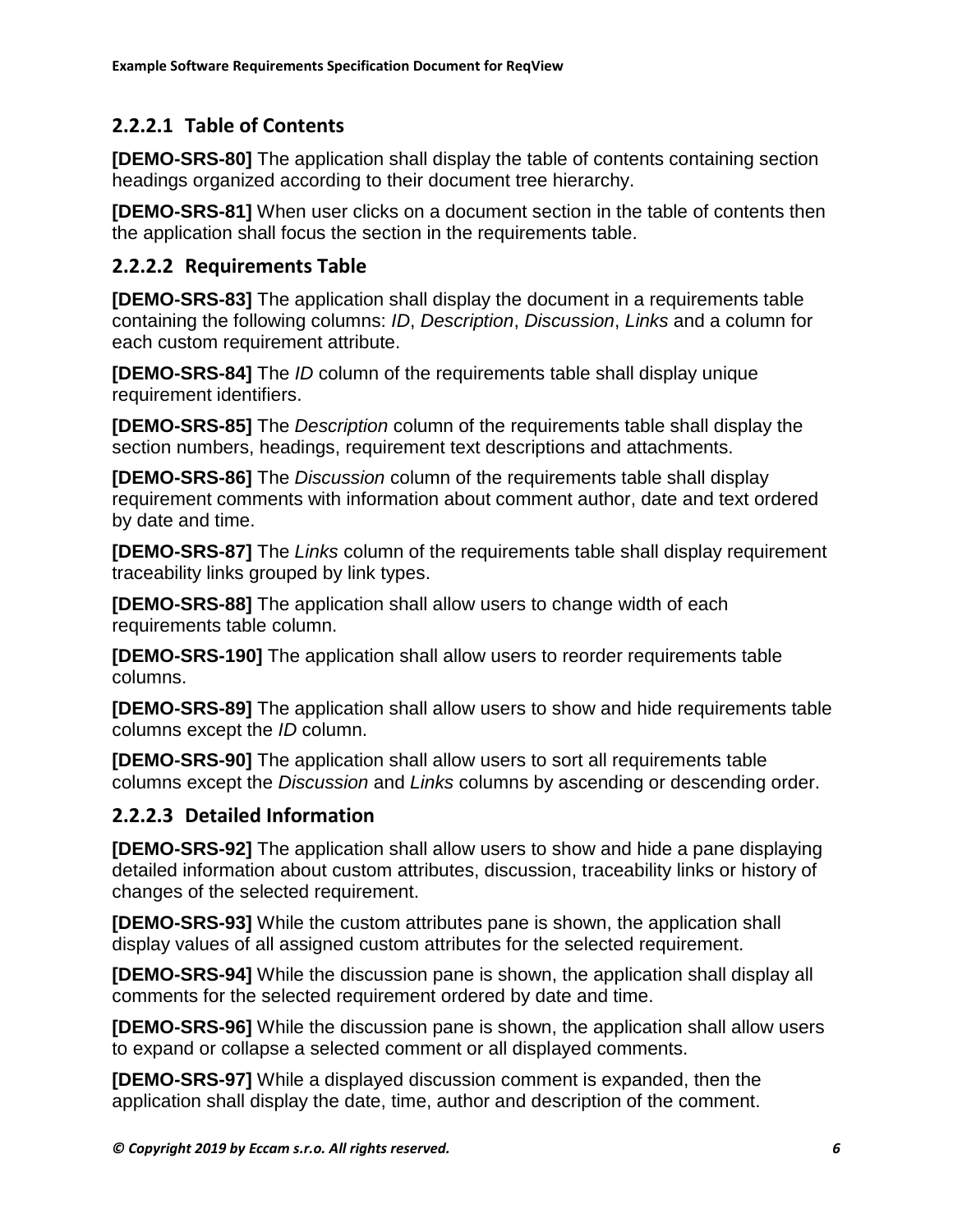**[DEMO-SRS-98]** While a displayed discussion comment is collapsed, then the application shall display the date, time and author of the comment.

**[DEMO-SRS-99]** While the links pane is shown, the application shall display all traceability links starting in or leading to the selected requirement grouped by link types and ordered by ID of the linked object.

**[DEMO-SRS-142]** When user clicks on a traceability link then the application shall focus the linked requirement.

#### **2.2.3 Edit Document**

#### **2.2.3.1 Document Structure**

**[DEMO-SRS-106]** The application shall allow users to create a new requirement and place it in any document section.

**[DEMO-SRS-107]** When users creates a new requirement the application shall assign it a unique ID which cannot be changed.

**[DEMO-SRS-108]** The application shall allow users to copy selected requirements or document sections within the document.

**[DEMO-SRS-109]** The application shall allow users to move selected requirements or document sections within the document.

**[DEMO-SRS-110]** The application shall allow users to mark selected requirements or document sections as deleted.

**[DEMO-SRS-111]** The application shall allow users to undelete selected deleted requirements or document sections.

**[DEMO-SRS-112]** The application shall allow users to permanently remove selected deleted requirements or document sections from the document.

#### **2.2.3.2 Requirement Attributes**

**[DEMO-SRS-114]** The application shall allow users to edit the heading of the selected section.

**[DEMO-SRS-115]** The application shall allow users to edit the text description of the selected requirement.

**[DEMO-SRS-116]** The application shall allow users to paste an HTML content copied from MS Word, Excel or other application into the text description of the selected requirement.

#### **2.2.3.3 Custom Attributes**

**[DEMO-SRS-119]** The application shall allow users to define custom requirement attributes and assign them a unique ID which cannot be changed.

**[DEMO-SRS-121]** The application shall allow users to set a type of each custom attribute as follows: boolean, integer number, real number, string, date, enum or XHTML.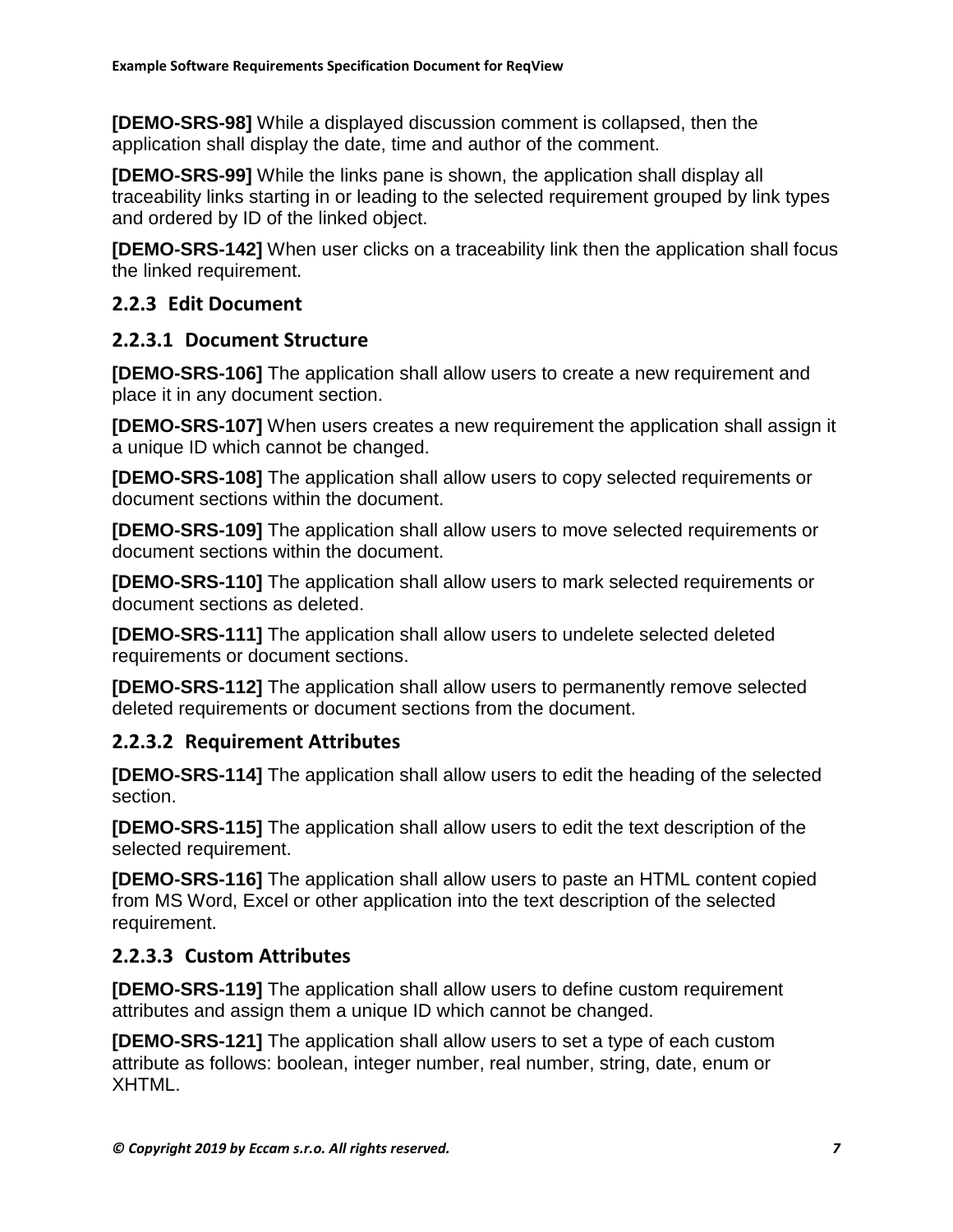**[DEMO-SRS-191]** The application shall allow users to set one or more values for custom attributes of enumeration type.

**[DEMO-SRS-122]** When a user changes the type of a custom attribute then the application shall automatically convert all values of the attribute to the new type.

**[DEMO-SRS-157]** If the automatic conversion fails for any attribute value, then the application shall prevent the change of custom attribute type.

**[DEMO-SRS-120]** The application shall allow users to set an optional name of each custom attribute.

**[DEMO-SRS-192]** The application shall allow users to remove custom attributes.

**[DEMO-SRS-193]** When a user removes a custom attribute then the application shall unset values of the attribute in all requirements.

**[DEMO-SRS-165]** The application shall allow users to edit custom attributes of the selected requirement.

#### **2.2.3.4 Attachments**

**[DEMO-SRS-124]** The application shall allow users to attach one or more images or documents (PDF, Word, Excel, Powerpoint, Visio, …) to the selected requirement.

**[DEMO-SRS-126]** When a new attachment is added to the document then the application shall generate its unique attachment ID as a combination of the requirement ID and the original attachment file name.

**[DEMO-SRS-127]** The application shall allow users to save attachment files to the local file system.

**[DEMO-SRS-128]** The application shall allow users to update content of requirement attachments from a selected file.

**[DEMO-SRS-129]** The application shall allow users to permanently remove attachments from the document.

#### **2.2.3.5 Comments**

**[DEMO-SRS-132]** The application shall allow users to comment the selected requirement.

**[DEMO-SRS-133]** When a user creates a new comment then the application shall record the current date and time and the author of the comment.

#### **2.2.3.6 Traceability Links Configuration**

**[DEMO-SRS-135]** The application shall allow users to define link types and assign them a unique ID which cannot be changed.

**[DEMO-SRS-156]** The application shall allow users to set for each link type its name and role name of the source and target requirements.

**[DEMO-SRS-138]** The application shall allow users to remove link types.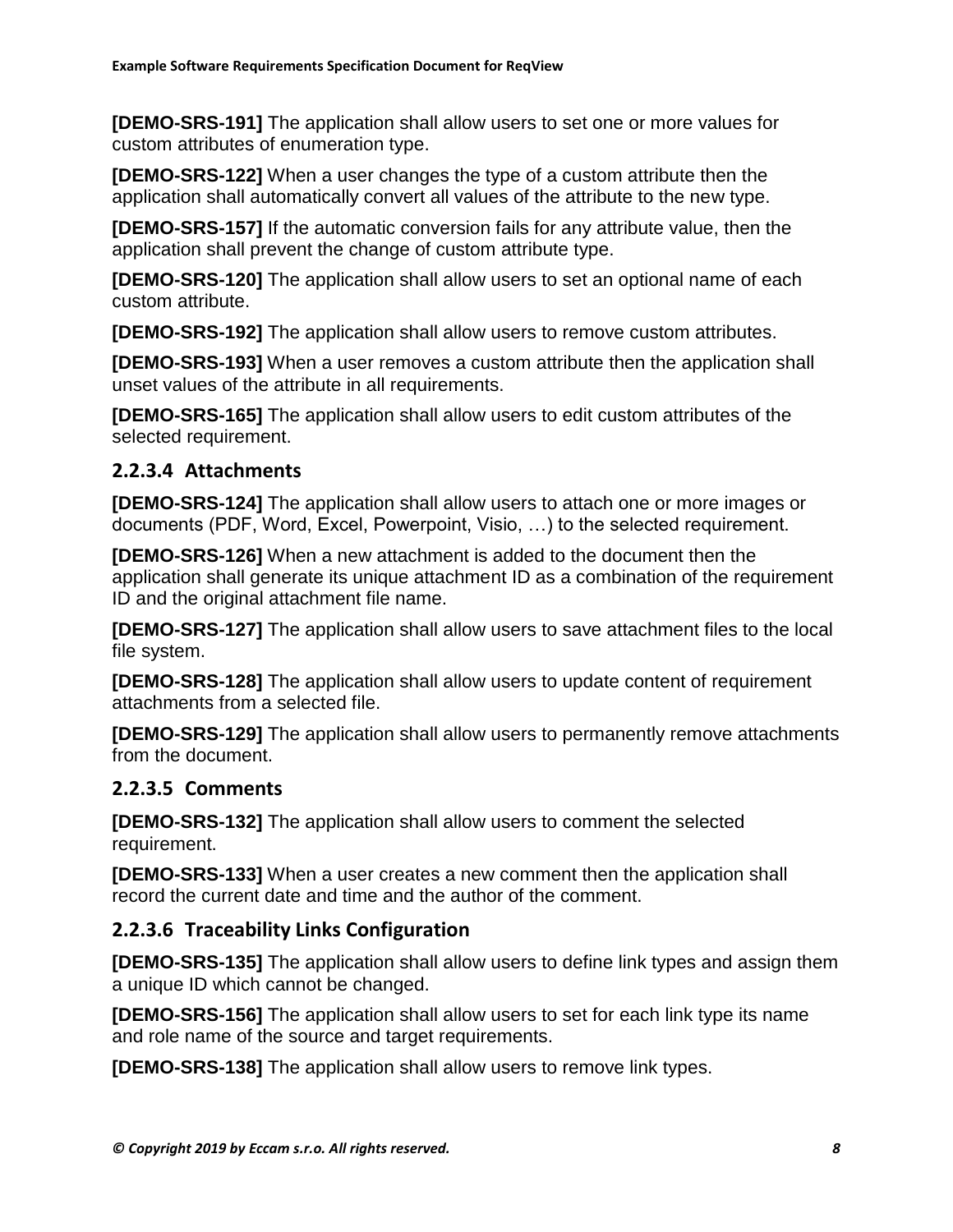**[DEMO-SRS-161]** When a user removes a link type then the application shall remove all traceability links of the link type from the document.

#### **2.2.3.7 Traceability Links**

**[DEMO-SRS-137]** The application shall allow users to create directed traceability links of a chosen link type between selections of requirements or document sections.

**[DEMO-SRS-139]** The application shall allow users to change the link type of a selected link traceability.

**[DEMO-SRS-140]** The application shall allow users to revert direction of a selected traceability link.

**[DEMO-SRS-141]** The application shall allow users to permanently remove a selected traceability link from the document.

#### **2.2.3.8 Auto Save**

**[DEMO-SRS-144]** The application shall automatically persist all document changes and restore them when it is restarted.

**[DEMO-SRS-160]** When user closes the document the application shall clear all persisted document data.

#### **2.2.4 Filtering**

#### **2.2.4.1 Requirements Filter**

**[DEMO-SRS-147]** The application shall allow users to filter requirements according to a condition in disjunctive normal form (DNF).

**[DEMO-SRS-148]** The application shall allow users to enter a filtering condition matching document sections by their number or heading.

**[DEMO-SRS-149]** The application shall allow users to enter a filtering condition matching requirements by their text description or a custom attribute.

**[DEMO-SRS-150]** The application shall allow users to filter requirements with missing traceability links of a given type.

#### **2.2.4.2 Full Text Search**

**[DEMO-SRS-152]** The application shall allow users to search requirements matching one or more given keywords in an string or xhtml attribute.

**[DEMO-SRS-153]** While the search mode is active the application shall highlight the matched requirements and allow user to select the next or previous matched requirement in the document.

#### **2.2.5 History of Changes**

**[DEMO-SRS-159]** When a user changes a requirement the application shall record the current date and time and the author of the change.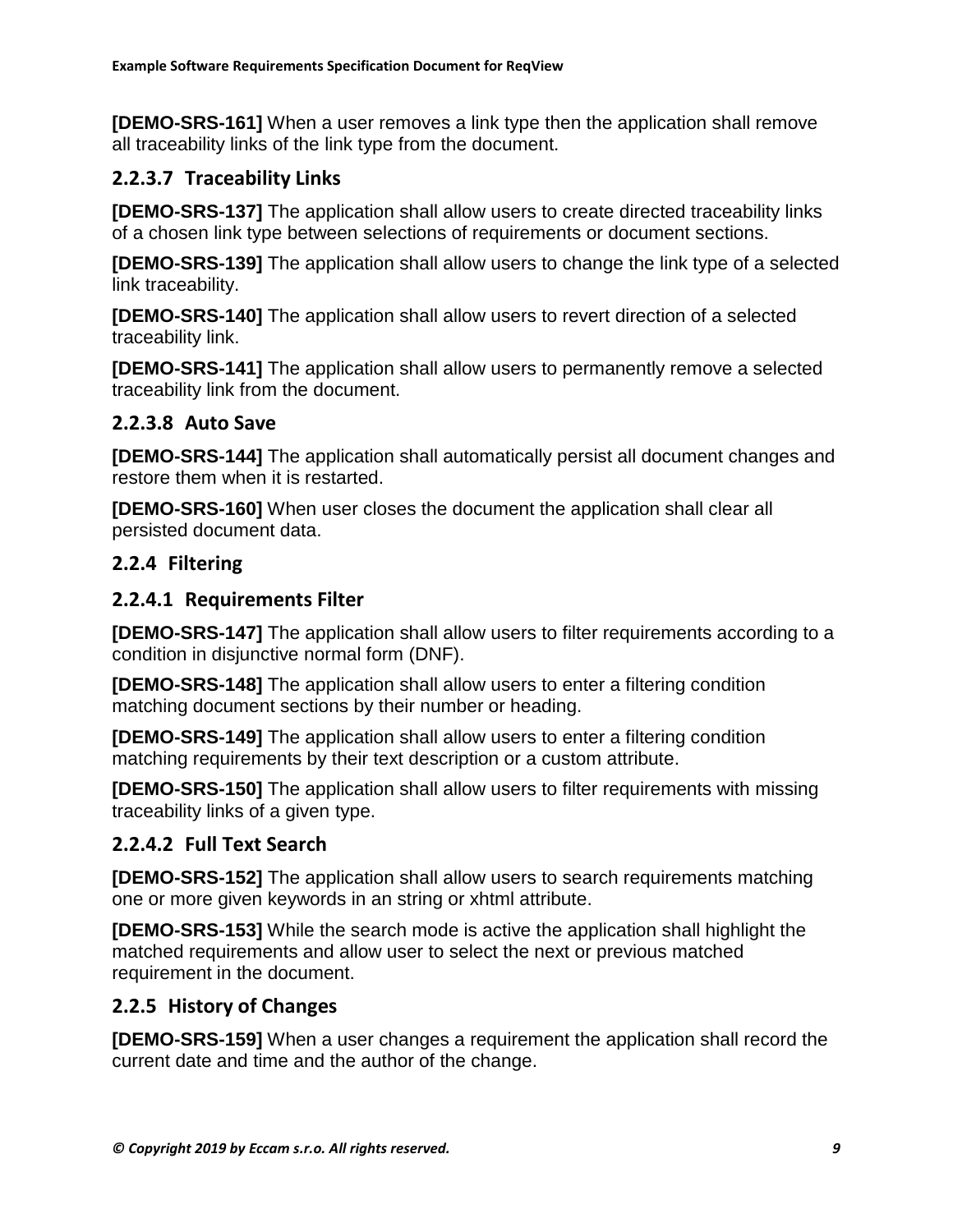**[DEMO-SRS-101]** The application shall display all changes of the selected requirement ordered by date and time.

**[DEMO-SRS-102]** Each displayed requirement change shall contain author, date & time and description of the change.

**[DEMO-SRS-103]** The application shall allow users to expand and collapse all changes in the *History* pane.

#### **2.2.6 Reporting**

**[DEMO-SRS-163]** The application shall allow users to print the displayed requirements table.

**[DEMO-SRS-164]** The application shall allow users to create a PDF containing the displayed requirements table.

#### **2.3 Usability requirements**

#### **2.4 Performance requirements**

#### **2.4.1 Startup Time**

**[DEMO-SRS-174]** The application should display the opened document within 10s after it is started.

#### **2.4.2 Edit Response Time**

**[DEMO-SRS-171]** The application should display updated values within 1s after user triggers the edit operation.

#### **2.4.3 Smooth Scrolling**

**[DEMO-SRS-173]** While a user scrolls the requirements table, the application should not display scrolling jerks longer than 200ms.

#### **2.4.4 Document Size**

**[DEMO-SRS-170]** The application shall allow users to open documents up to 10000 objects and 100 file attachments with total size up to 100MB.

#### **2.5 Logical database requirements**

**[DEMO-SRS-194]** The application shall encrypt the persistent application data.

#### **2.6 Design constraints**

#### **2.7 Standards compliance**

#### **2.8 Software system attributes**

**[DEMO-SRS-195]** The application shall run in the latest version of Chrome or Firefox browsers.

**[DEMO-SRS-176]** The application shall not send any project data to the Internet.

**[DEMO-SRS-199]** The application shall sanitize any data input or imported by users.